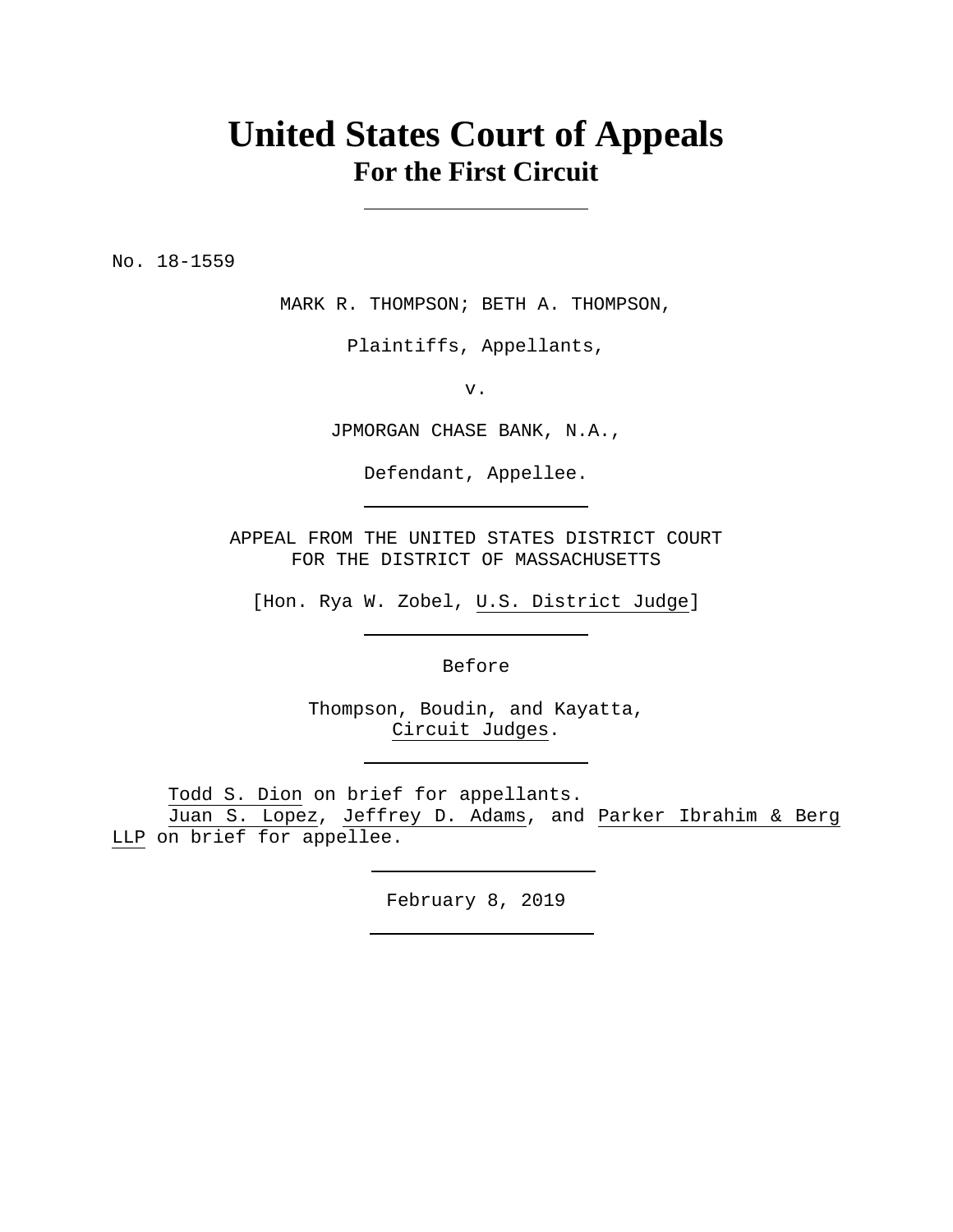## **BOUDIN, Circuit Judge.** Mark and Beth Thompson sued

JPMorgan Chase Bank ("Chase") for breach of contract and violating the statutory power of sale Massachusetts affords mortgagees. Mass. Gen. Laws ch. 183, § 21. The Thompsons alleged Chase failed to comply with the notice requirements in their mortgage before foreclosing on their property. The district court granted Chase's motion to dismiss for failure to state a claim.

On June 13, 2006, the Thompsons granted a mortgage to Washington Mutual Bank on their house to secure a loan in the amount of \$322,500. The mortgage included two paragraphs, both standard mortgage provisions in Massachusetts, relevant to this appeal.

First, paragraph 22 required that prior to accelerating payment by the Thompsons, Washington Mutual had to provide the Thompsons notice specifying:

> (a) the default; (b) the action required to cure the default; (c) a date, not less than 30 days from the date the notice is given to Borrower, by which the default must be cured; and (d) that failure to cure the default on or before the date specified in the notice may result in acceleration of the sums secured by this Security Instrument and sale of the Property.

In addition, paragraph 22 required Washington Mutual to inform the Thompsons of "the right to reinstate after acceleration and the right to bring a court action to assert the non-existence of a default or any other defense of Borrower to acceleration and sale."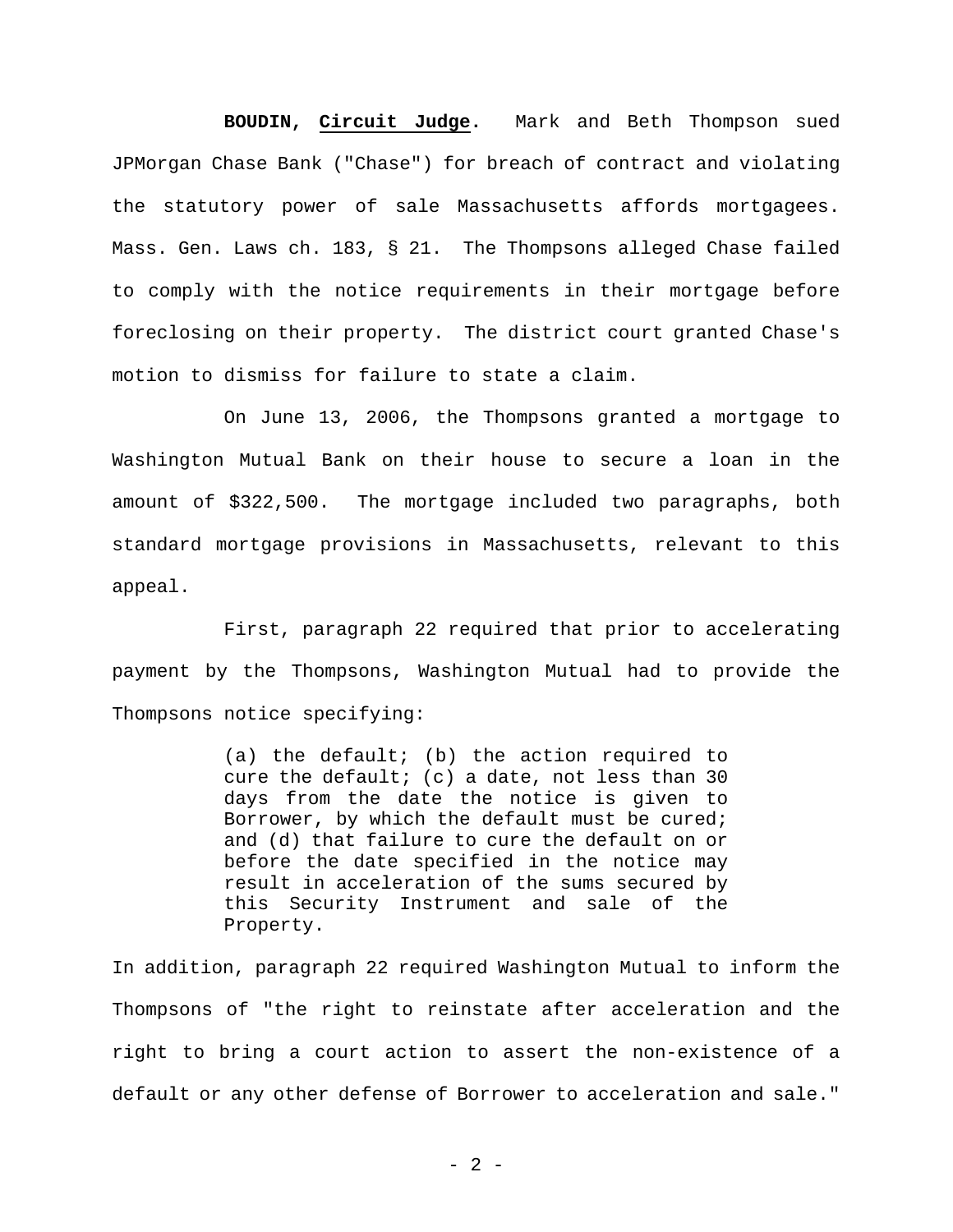Second, paragraph 19 described the Thompsons' right to reinstate after acceleration, including the conditions and time limitations related to that right.

> If Borrower meets certain conditions, Borrower shall have the right to have enforcement of this Security Instrument discontinued at any time prior to the earliest of: (a) five days before the sale of the Property pursuant to any power of sale contained in this Security Instrument; (b) such other period as Applicable Law might specify for the termination of Borrower's right to reinstate; or (c) entry of judgment enforcing this Security Instrument. Those conditions are that Borrower: (a) pays Lender all sums which then would be due under this Security Instrument and the Note as if no acceleration had occurred; (b) cures any default of any other covenants or agreements; (c) pays all expenses incurred in enforcing this Security Instrument, including, but not limited to, reasonable attorneys' fees, property inspection and valuation fees, and other fees incurred for the purpose of protecting Lender's interest in the Property and rights under this Security Instrument; and (d) takes such action as Lender may reasonably require to assure that Lender's interest in the Property and rights under this Security Instrument, and Borrower's obligation to pay the sums secured by this Security Instrument, shall continue unchanged.

In 2008, after the United States Office of Thrift Supervision seized Washington Mutual Bank and placed it in receivership with the Federal Deposit Insurance Corporation ("FDIC"), FDIC sold the banking subsidiaries to Chase, which became the mortgagee on the Thompsons' mortgage.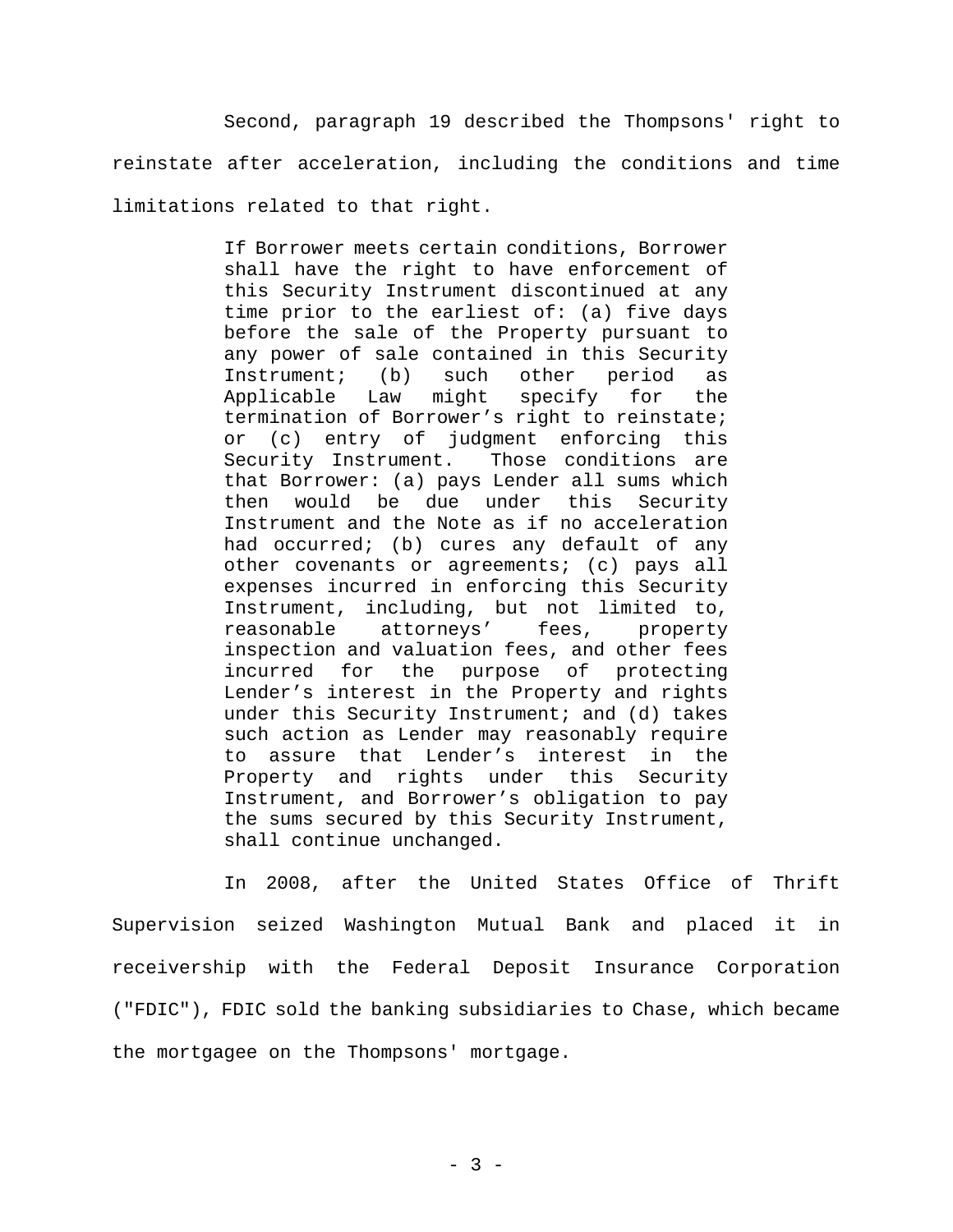On August 12, 2016, Chase sent default and acceleration notices to the Thompsons. The notices informed the Thompsons that (1) their mortgage loan was in default; (2) tendering the pastdue amount of \$200,056.60 would cure the default; (3) the default must be cured by November 10, 2016; and (4) if the Thompsons failed "to cure the default on or before 11/10/2016, Chase [could] accelerate the maturity of the Loan, . . . declare all sums secured by the Security Instrument immediately due and payable, commence foreclosure proceedings, and sell the Property."

The notices explained to the Thompsons that they had "the right to reinstate after acceleration of the Loan and the right to bring a court action to assert the nonexistence of a default, or any other defense to acceleration, foreclosure, and sale." The notices also said the Thompsons could "still avoid foreclosure by paying the total past-due amount before a foreclosure sale takes place."

On November 15, 2017, after the Thompsons failed to cure the default, Chase foreclosed on the property and conducted a foreclosure sale. On December 15, 2017, the Thompsons filed a complaint in Plymouth County Superior Court, alleging Chase failed to comply with the paragraph 22 notice requirements prior to foreclosing on their property. On January 23, 2018, Chase removed the suit to the District Court for the District of Massachusetts.

- 4 -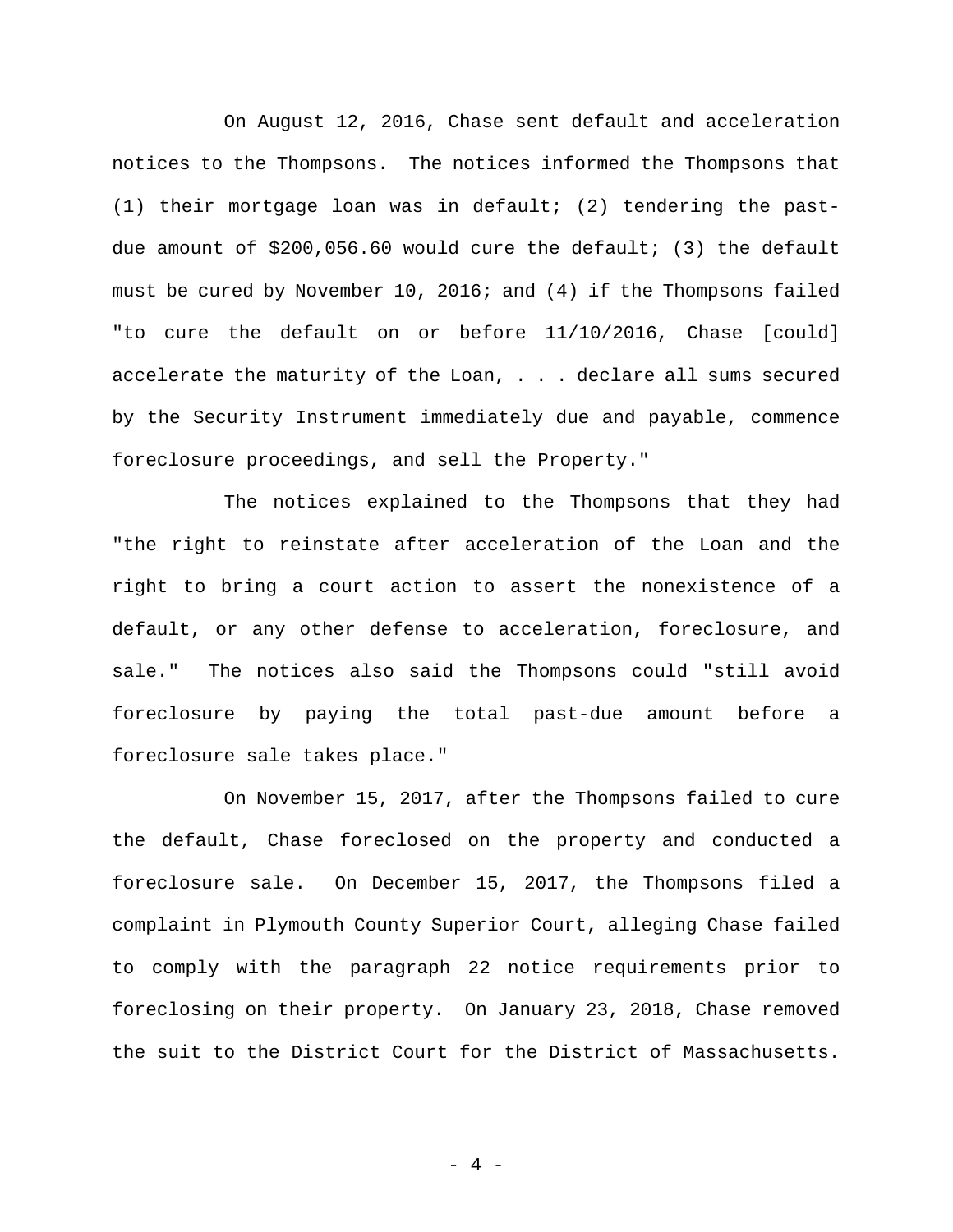Chase then filed a motion to dismiss for failure to state a claim. After opposition and reply, the district court concluded that Chase's default and acceleration notice strictly complied with paragraph 22, including advising the Thompsons of their postacceleration reinstatement right, and granted Chase's motion to dismiss. The Thompsons now appeal. They argue that the default letter failed to comply strictly with paragraph 22 because the letter did not inform the Thompsons of the conditions and time limitations included in their post-acceleration reinstatement right as described in paragraph 19. They also claim that the portion of the notice that specified that the Thompsons could "still avoid foreclosure by paying the total past-due amount before a foreclosure sale takes place" was inaccurate and misleading, though they do not say that their conduct was in any way altered.

A district court's dismissal for failure to state a claim is reviewed de novo, Galvin v. U.S. Bank, N.A., 852 F.3d 146, 153 (1st Cir. 2017), taking all factual assertions in a complaint as true and drawing all reasonable inferences in the plaintiffs' favor; but this does not include legal conclusions clothed as factual allegations. Bell Atlantic Corp. v. Twombly, 550 U.S. 544, 555–56 (2007). To survive a motion to dismiss, the claim must be "plausible." Ashcroft v. Iqbal, 556 U.S. 662, 679 (2009).

In Massachusetts, upon default in the performance of a mortgage, a mortgagee may sell the mortgaged property using the

- 5 -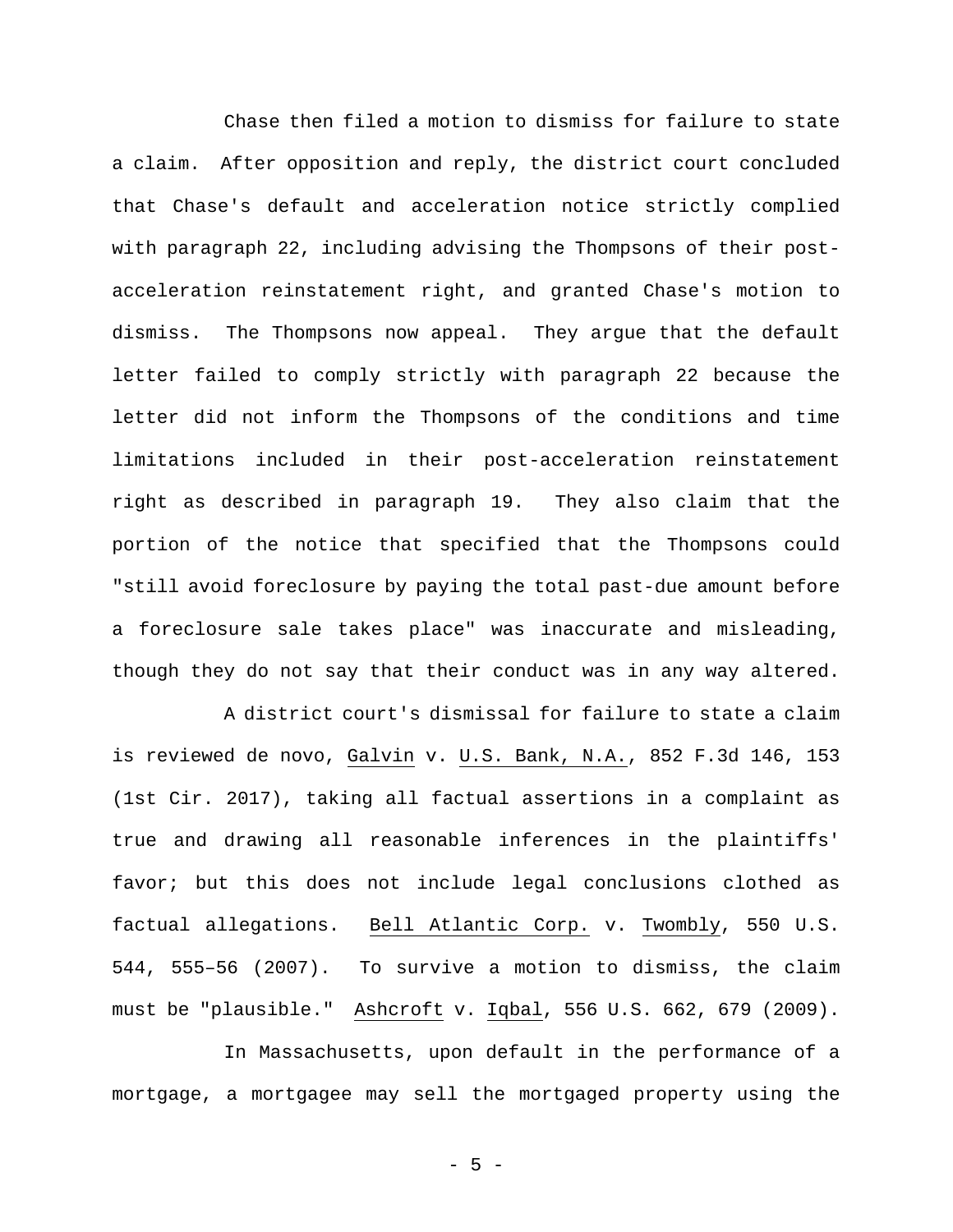statutory power of sale, so long as the mortgage itself gives the mortgagee the statutory power by reference. Mass. Gen. Laws ch. 183, § 21. Section 21 requires that, prior to conducting a foreclosure sale, a mortgagee must "first comply[] with the terms of the mortgage and with the statutes relating to the foreclosure of mortgages by the exercise of a power of sale." Id.

Because Massachusetts does not require a mortgagee to obtain a judicial judgment approving foreclosure of a mortgaged property, see U.S. Bank Nat'l Ass'n v. Ibanez, 941 N.E.2d 40, 49 (Mass. 2011), Massachusetts courts require mortgagees to comply strictly with two types of mortgage terms: (1) terms "directly concerned with the foreclosure sale authorized by the power of sale in the mortgage" and (2) terms "prescribing actions the mortgagee must take in connection with the foreclosure sale- whether before or after the sale takes place." Pinti v. Emigrant Mortg. Co., 33 N.E.3d 1213, 1220–21 (Mass. 2015).

The mortgage terms for which Massachusetts courts demand strict compliance include the provisions in paragraph 22 requiring and prescribing the pre-foreclosure default notice. Pinti, 33 N.E.3d at 1221. At first glance, Chase's acceleration and default notice appears to comply strictly with paragraph 22 in the Thompsons' mortgage. By its terms, paragraph 22 required Chase to "inform [the Thompsons] of the right to reinstate after acceleration." Mirroring this language, the notice explained to

- 6 -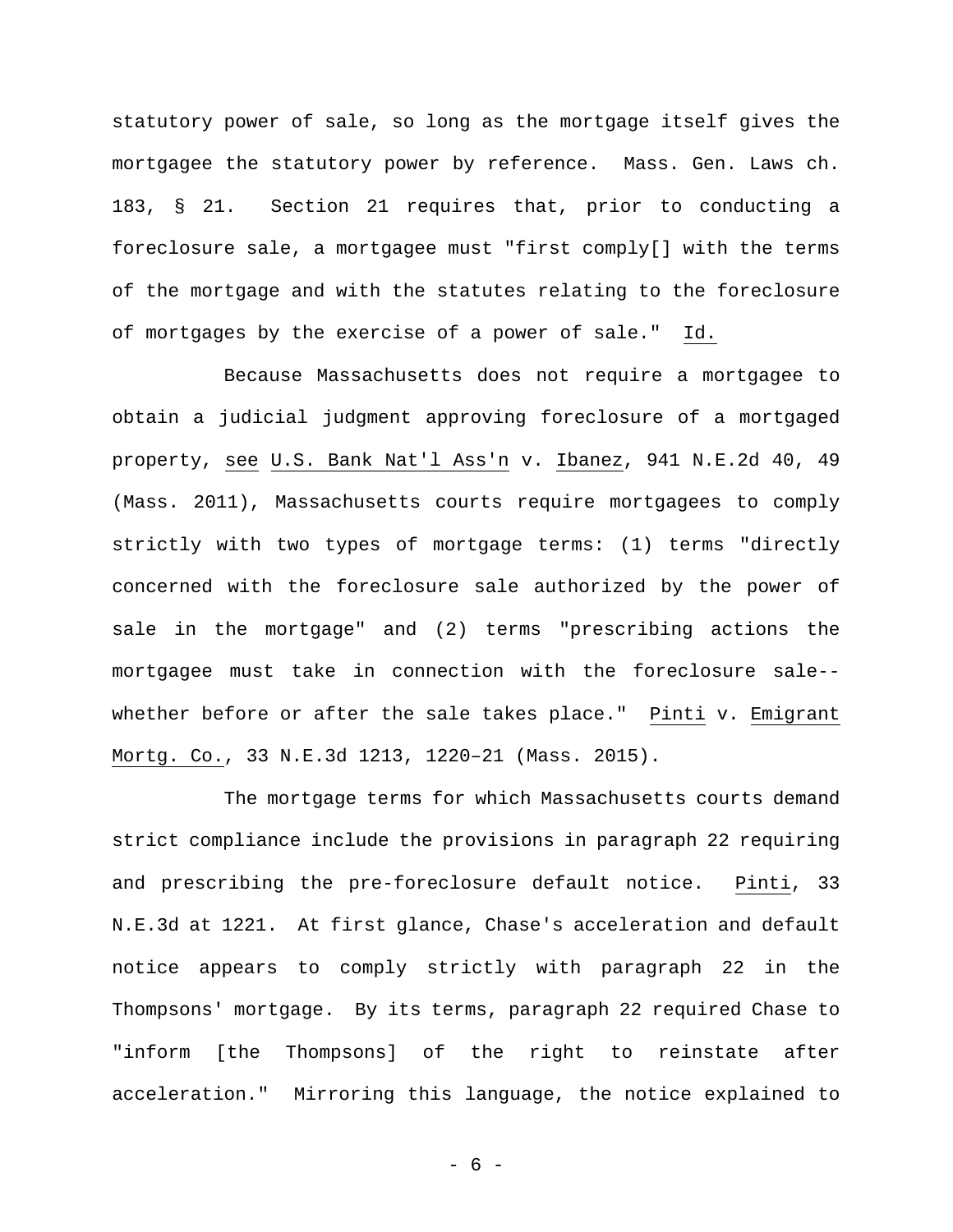the Thompsons that they had "the right to reinstate after acceleration of the Loan."

Because paragraph 19, which defines the Thompsons' postacceleration reinstatement right, imposes conditions and time limitations on that right, the Thompsons argue that Chase failed to comply strictly with paragraph 22's notice requirement by failing to inform the Thompsons of the conditions and limitations on the reinstatement right. Paragraph 22, however, instructs that Chase inform the Thompsons of their substantive right to reinstate; it does not require that Chase describe in detail the procedure that the Thompsons must follow to exercise the right or the deadlines associated with the right. And paragraph 19 does not, on its own, impose any notice requirements on Chase.

However, Massachusetts law requires that the paragraph 22 notice given to the mortgagor be accurate and not deceptive- note the possible difference between the two concepts--and the Supreme Judicial Court has made clear that inaccuracy or deceptive character can be fatal. In Pinti, the mortgagee's notice said that the mortgagors "have the right to assert in any lawsuit for foreclosure and sale the nonexistence of a default." Pinti, 33 N.E.3d at 1222 (emphasis omitted). This, the Pinti court reasoned, could mislead mortgagors into thinking that they could await a lawsuit by the mortgagee before attacking the foreclosure. Id.

- 7 -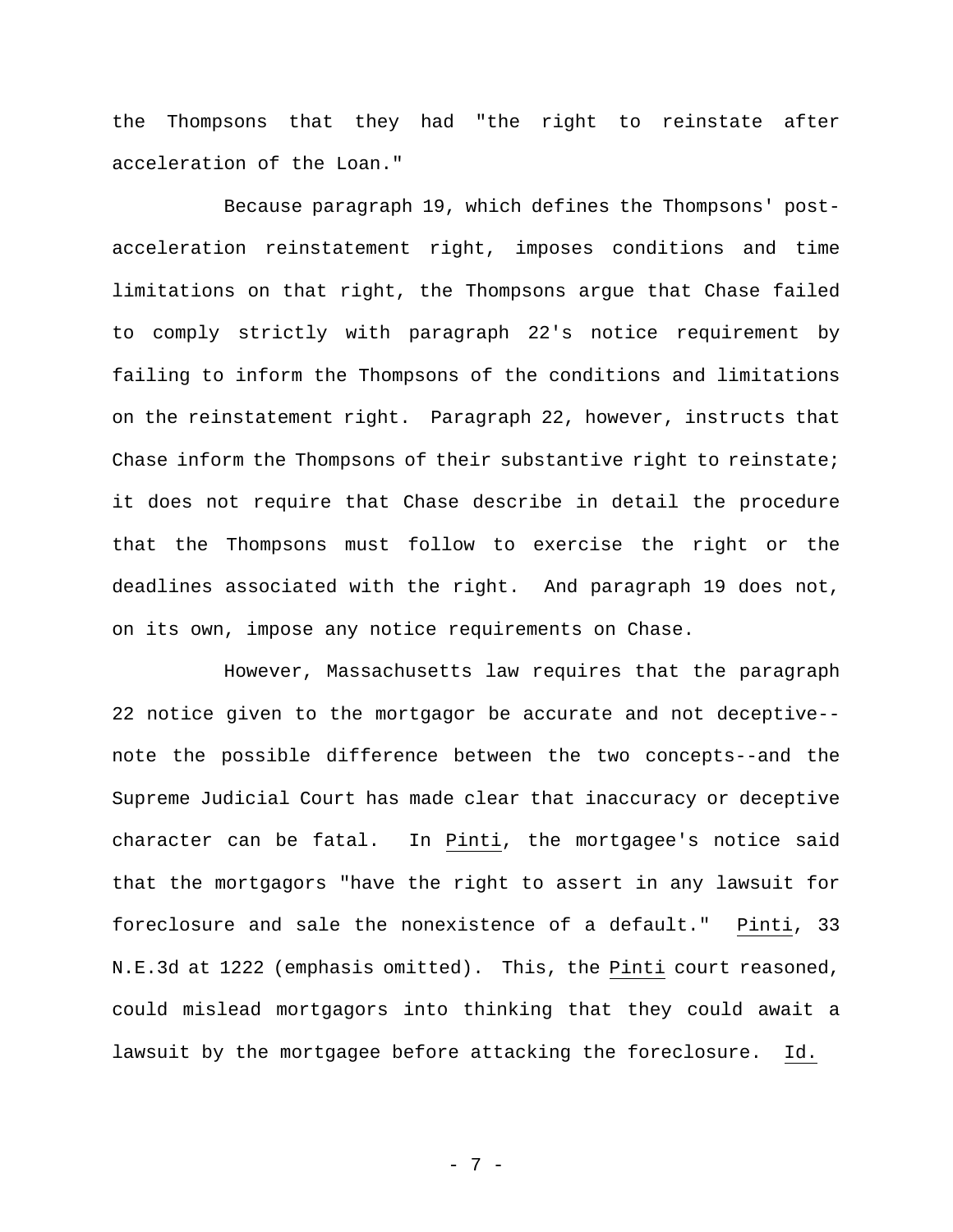Here, the notice's additional language--"you can still avoid foreclosure by paying the total past-due amount before a foreclosure sale takes place"--could mislead the Thompsons into thinking that they could wait until a few days before the sale to tender the required payment. Suppose the Thompsons had showed up with the payment three days before the sale believing that their tender was timely since the notice said that the tender may be made before the sale. The bank would properly have pointed out that under paragraph 19 a tender must be made at least five days before the sale.

The Thompsons do not claim to have been prejudicially misled, and they certainly did not tender the payment at any time before the sale. The mind of the common-law lawyer is steeped in the proposition that a mistake must ordinarily have had an adverse impact on the plaintiff or a court will disregard it: no harm, no foul. See, e.g., Shaulis v. Nordstrom, Inc., 865 F.3d 1, 15 (1st Cir. 2017) (concluding that fraudulent-misrepresentation claim fails because plaintiff did not allege an actionable injury caused by defendant's false statement). But Pinti frees the mortgagor of any need to prove that the inaccuracy or deception caused harm: "The defendants' assertion that the plaintiffs in this case were not prejudiced by any failure to comply with the provisions of paragraph 22 misses the point. Paragraph 22 demands strict compliance, regardless of the existence, or not, of prejudice to

- 8 -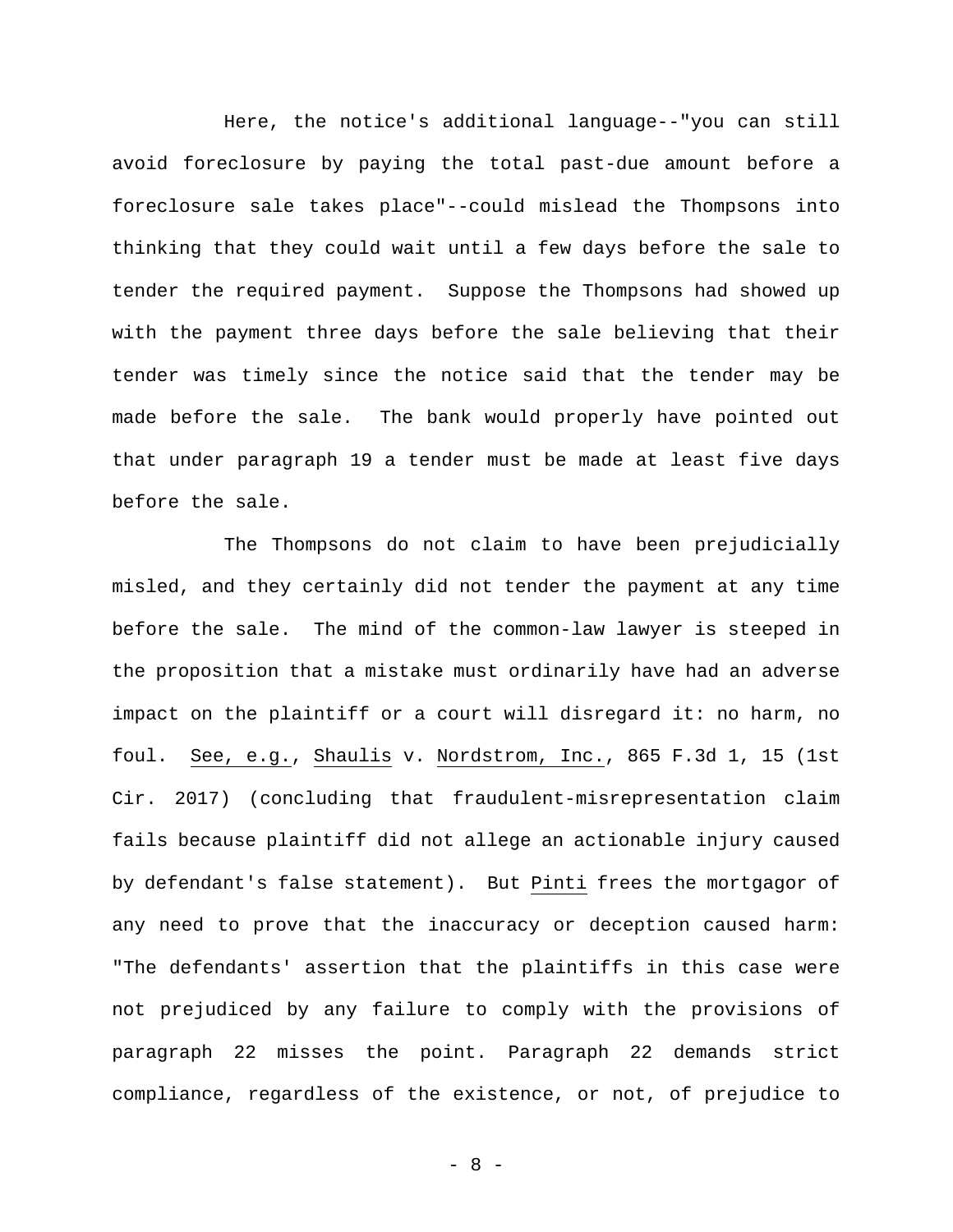a particular mortgagor." Pinti, 33 N.E.3d at 1223 n.20 (citing Foster, Hall & Adams Co. v. Sayles, 100 N.E. 644, 646 (Mass. 1913)).

After all, the bank is the one writing the notice and has ample opportunity and expertise to make it entirely accurate. It may take some imagination to consider every possible way it could be misleading; but the foreclosure procedure allowed to the bank is itself favorable to the bank. In exchange, both accuracy and avoidance of potential deception are conditions of the validity of the foreclosure, lifting from the Thompsons the need to show prejudice. The state-court reading of Massachusetts law binds a federal court sitting in diversity. N. Am. Specialty Ins. Co. v. Lapalme, 258 F.3d 35, 38 (1st Cir. 2001).

In sum, the bank had no obligation under paragraph 19 to lay out its procedures, but it did have an obligation under paragraph 22 to provide notice and, under Pinti, to make anything it did say accurate and avoid potential deception. Words are usually elastic, but it does not matter that the purist could well think that the notice in this case was potentially deceptive rather than literally inaccurate (for the Thompsons could defeat foreclosure by payment before the foreclosure date). Omitting the qualification (that the payment must be tendered at least five days before the foreclosure date) in our view rendered the notice potentially deceptive.

- 9 -